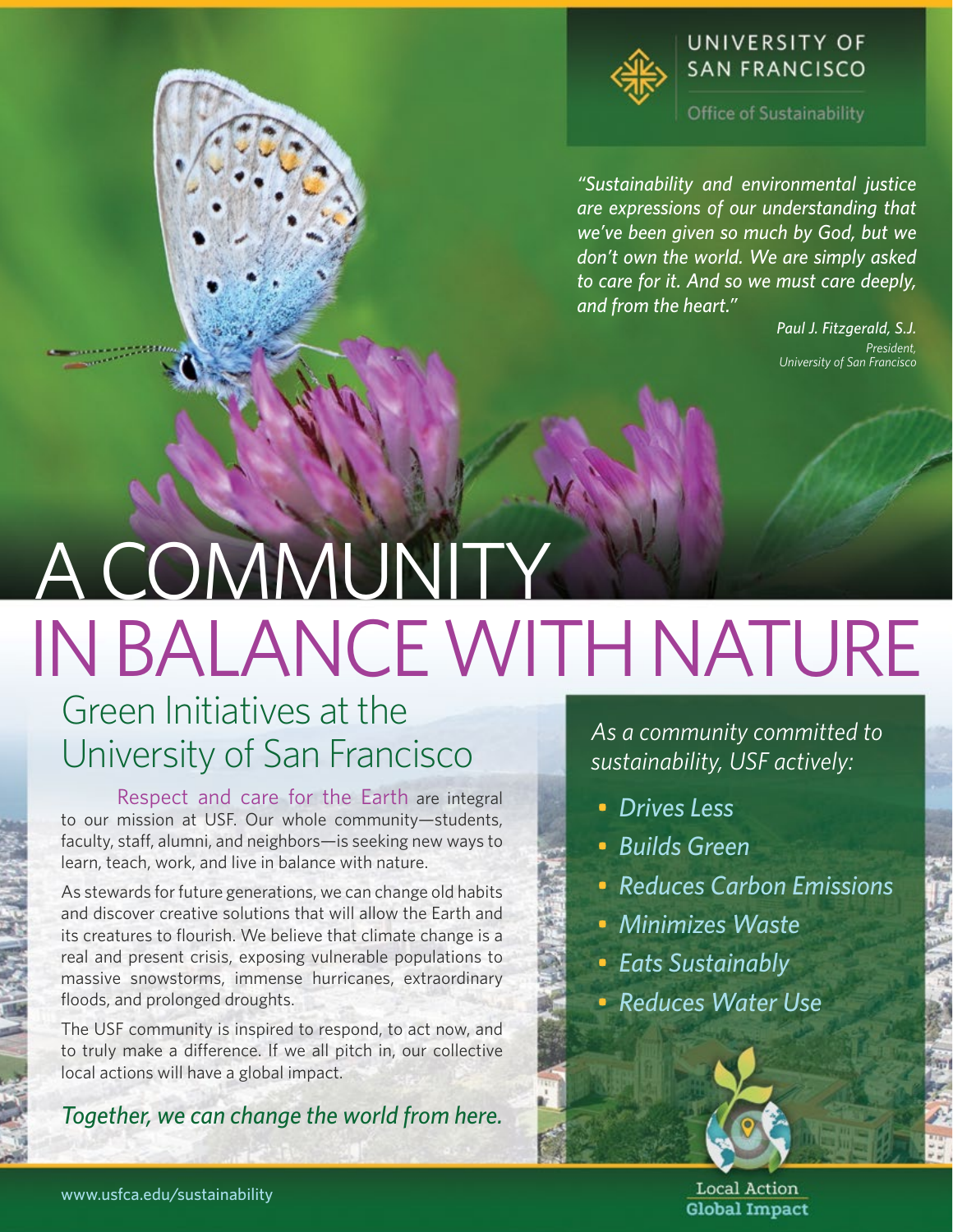**LIVE** [2014 Climate Action Plan](http://web.usfca.edu/uploadedFiles/Destinations/Offices_and_Services/Business_and_Finance/Facilities_Management/docs/USF%20Climate%20Action%20Plan_Submit_Dec2014.pdf) details our comprehensive and pragmatic strategies to become carbon<br> **2014 Climate Action Plan** details our comprehensive and pragmatic strategies to become carbon neutral by 2050. It identifies four key areas of concentration: conserve energy and carbon, increase energy efficiency, increase renewable energy, and offset or reduce emissions elsewhere. At USF, we *live* our commitment to reduce our environmental impact on multiple fronts, including:













#### Driving Less

USF encourages students to bike, walk, carpool, or use public transit and provides bike storage, free transit passes, and other transportation programs—only 26% of commuters drive alone to campus.

#### Building Green

The new \$54 million Center for Science and Innovation is LEED Gold certified. Skylights provide natural light, reducing the need for artificial lighting. The building stores rainwater for landscape irrigation, and its green roof naturally cools the building while reducing run-off.

#### Reducing Carbon Emissions

USF's five solar installations—capacity 590 kilowatts—generated an average of 733,876 kilowatt-hours over the last seven years, avoiding 1,597.9 metric tons of carbon dioxide—equal to taking 352 cars off the road for a year.

#### Minimizing Waste

In 2015, **[Recyclemania](http://recyclemaniacs.org/scoreboard/current-results/competition-division)** rated USF one of the top 20 colleges for waste reduction. Currently, 64% of USF's trash is diverted from the landfill through recycling and composting.

#### Eating Sustainably

In partnership with Bon Appétit Management Company, USF buys more than 20% of its food from local farms. We reduce food waste by buying healthy and delicious fruits and vegetables that do not meet supermarkets' strict standards for size and appearance.

#### Reducing Water Use

As California's drought intensifies, USF is changing landscape and irrigation, investing in more efficient equipment, and encouraging people to change how they use water daily.

*One of our main goals is to be carbon neutral by 2050.*



Local Action **Global Impact**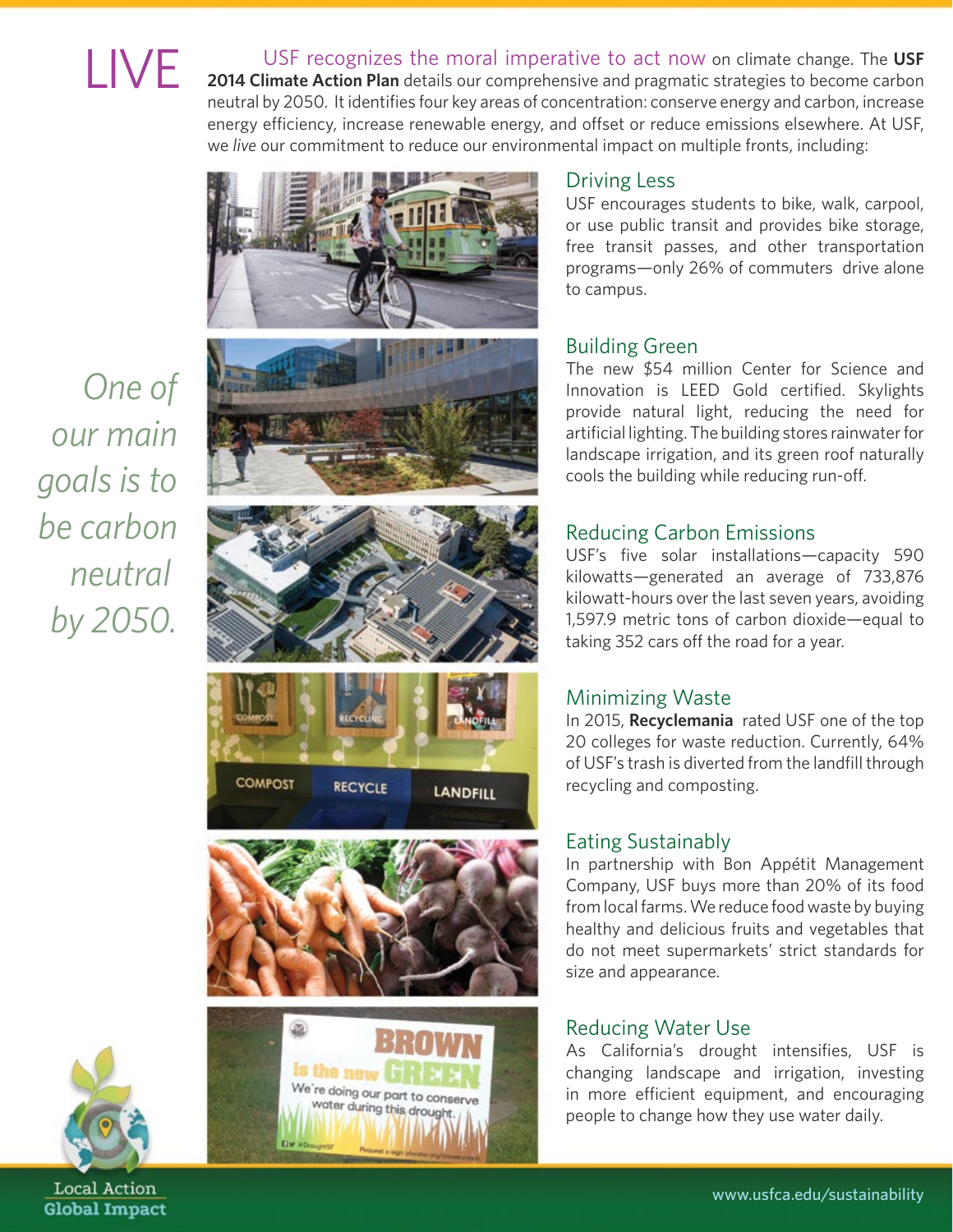#### At USF, students can deepen their knowledge of sustainability and the Earth

through multiple disciplines and prepare themselves to address today's ecological challenges. USF offers several programs with emphasis on environmental issues:





- Undergraduate program in Environmental Studies
- Undergraduate program in Environmental Science
- Graduate program in Environmental Management
- Minor in Urban Agriculture

USF faculty members make a global impact with their research—from understanding the impact of climate change on sea life to helping developing countries build sustainable economies to documenting endangered species in Laos. A unique aspect of the USF learning experience is that our faculty give students the opportunity to engage in field research, providing real-world experience in their areas of study. Plus, faculty add life to academic concepts by bringing research experience into the classroom.

LEARN

*USF currently offers over 140 courses related to sustainability and the Earth's health, including:*

- *Sustainable Design*
- *Conservation Biology*
- *Sustainable Business Models*
- *Global Economic Justice*
- *Climate Change Science & Policy*
- *Environmental Ethics*





#### USF students think beyond themselves

and contribute to the campus, to San Francisco, and to people and places around the world.

Students share their knowledge and energy—and have fun—while making a difference. Opportunities to give back include:

- **[Environmental Education and Outdoors Club](https://www.facebook.com/USFEJOC)**
- **[USF Community Garden](https://www.usfca.edu/arts-sciences/undergraduate-programs/urban-agriculture/community-garden)**
- **[Campus Ministry Volunteer Programs](https://www.usfca.edu/university-ministry)**
- **[Associated Students of USF \(ASUSF\)](http://web.usfca.edu/sle/asusf/opportunities/ )   [Sustainability Committee](http://web.usfca.edu/sle/asusf/opportunities/ )**
- **[Graduate Student Senate](https://www.usfca.edu/student-life/student-activities/graduate-student-organizations/graduate-student-senate)**

 *The [USF Community Garden](https://www.facebook.com/pages/USF-Community-Garden/132914483443083)—located between Lone Mountain and the Education Building—is a living laboratory for students, faculty, and staff interested in sustainable agriculture.*

*Follow us on Twitter: @USFGarden.*

## GIVE

#### GARDEN VOLUNTEER **WORKDAYS**

Every Friday 2:00-5:00 PM

*Open to USF students, faculty, staff, and the surrounding community.*